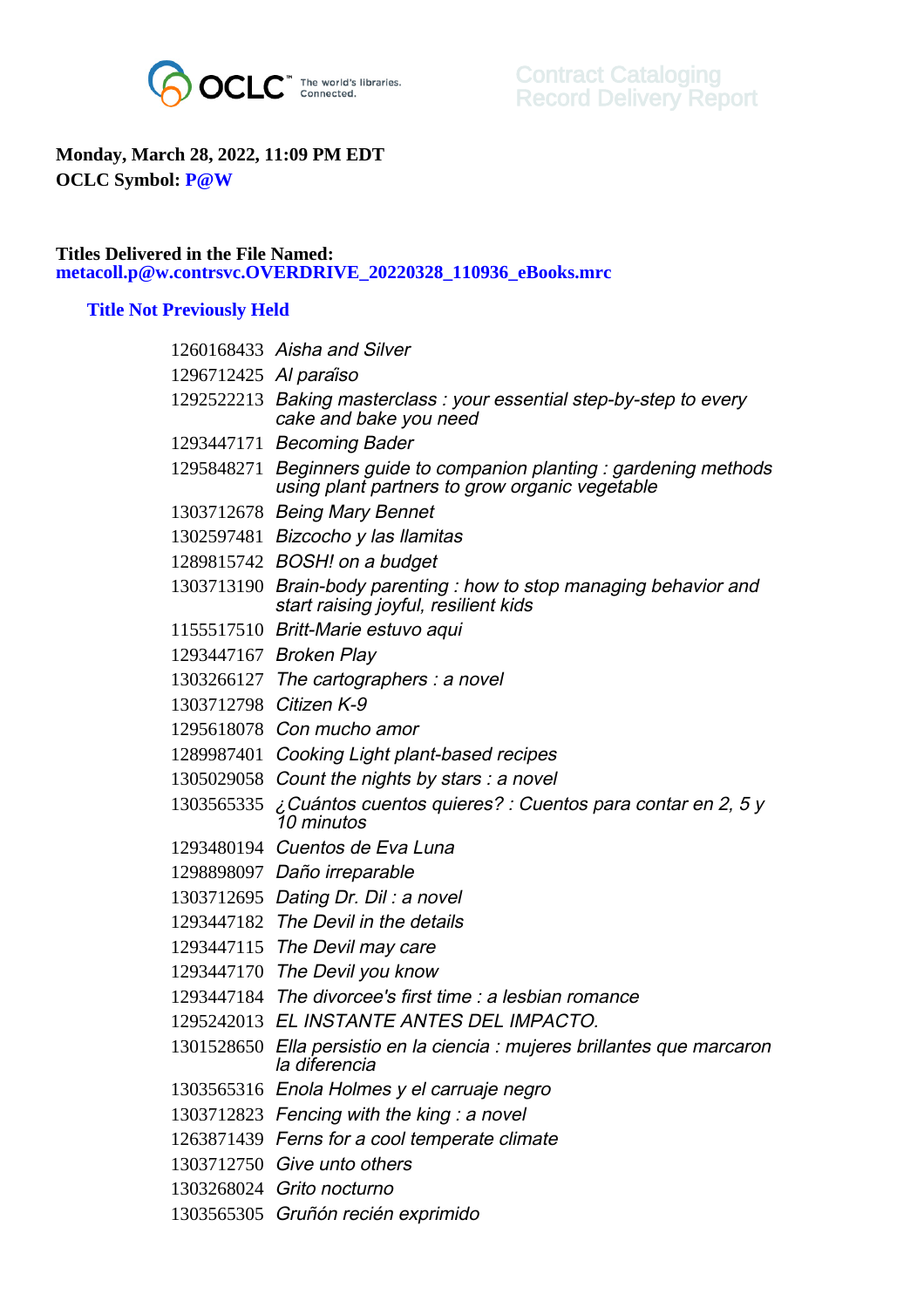Hamster Master : Una mascota muy admin Happy Easter, Baby Shark : doo doo doo doo doo doo Hierba Hijos del invierno Historias extraordinarias In a New York minute In our neighborhood. Meet a coach! In our neighborhood. Meet a dentist! In our neighborhood. Meet a grocer! In our neighborhood. Meet a sanitation worker! In our neighborhood. Meet a veterinarian! The incredibly dead pets of Rex Dexter The journey of the Midnight Sun The Kaiju Preservation Society The last laugh La lluvia en tus besos El lunes empiezo de nuevo : rompe el ciclo de los habitos alimenticios poco saludables con satisfaccion espiritual duradera Make Book Club Lit Again : Recipes and Ideas to Bring Classics to Life. MALAS MUJERES. Minding their manners The Mirabal sisters : from caterpillars to butterflies Las modernas Mono el magnífico Nine lives : a novel No nibbling! El parque de bolas Peach blossom spring Poni Promise broken Quick Low Carb Cookbook : 37 Delicious Low Card Recipes in 15 Minutes or Less ¿Quién soy? El mar Respira conmigo El rio tiene dientes Salad days. Volume 1 Salad days. Volume 2 La señal de la cruz Shattered Heart El silencio de Berlín Sin on a burning heart A song called home SUENAN CON SER COMO NOSOTRAS. El Sueño Chino Taste of Home Cooking for Two. Things past telling : a novel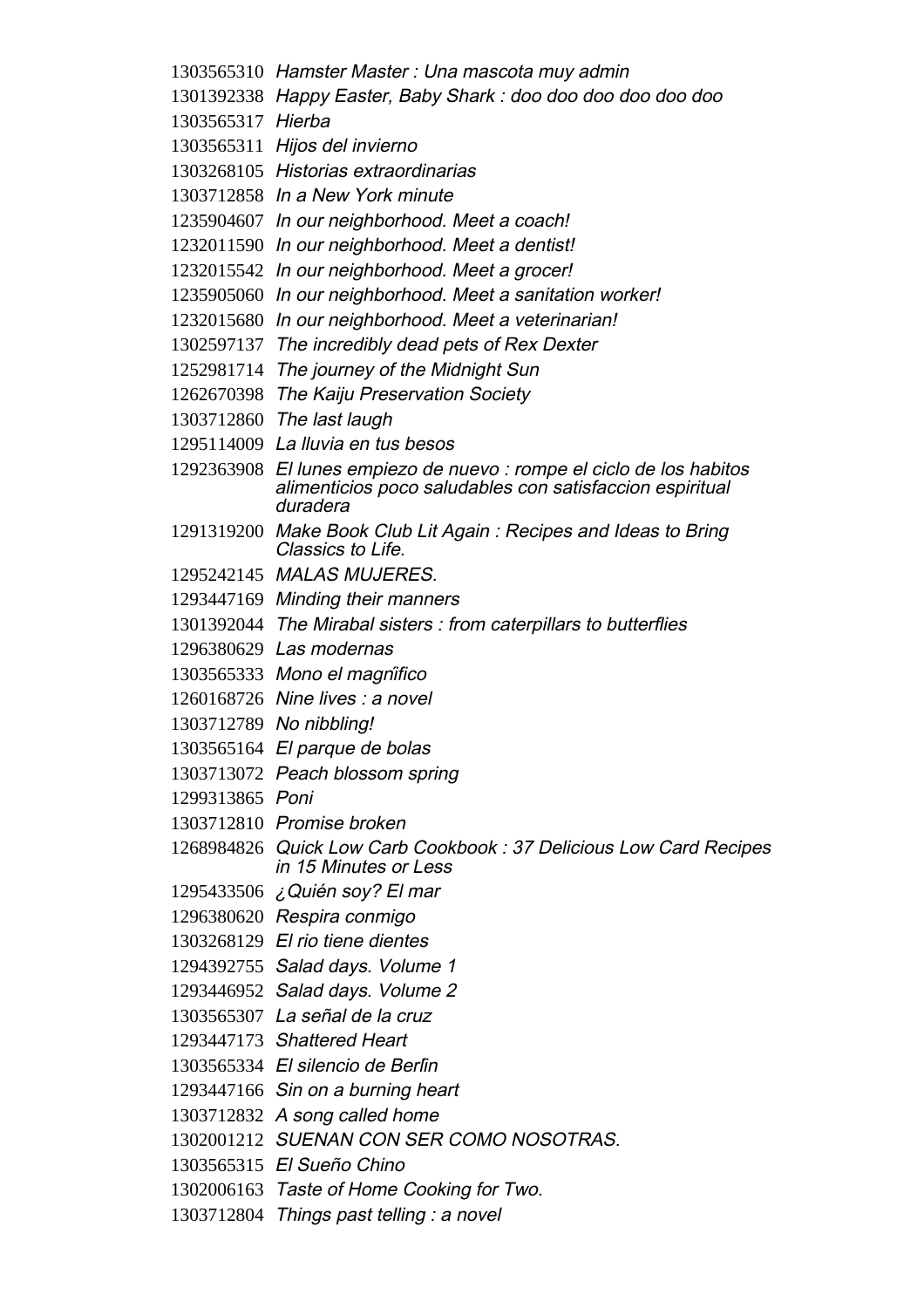Un trabajo limpio Under lock & skeleton key El último café de la tarde When we were birds : a novel

The words we keep